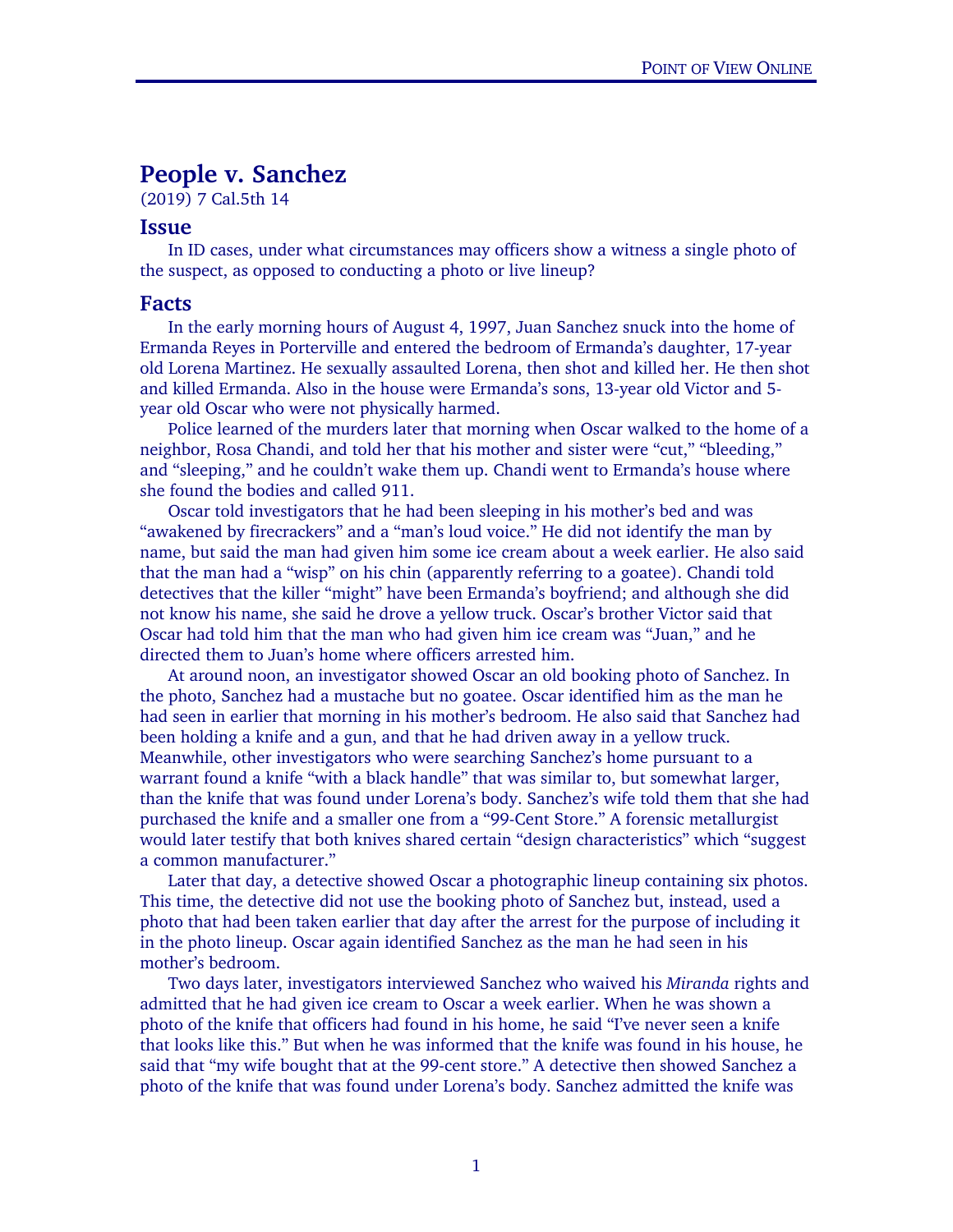his but claimed he had inadvertently left it in the back yard when he and his wife had been cutting watermelon about a week earlier.

The next day, during an interview with another investigator, Sanchez confessed. At trial, the judge ruled that the results of both the single-photo showup ID and the sixperson photo lineup ID were admissible. Sanchez was subsequently convicted and sentenced to death.

## **Discussion**

Sanchez argued that prosecutors should have been prohibited from introducing testimony that Oscar, when shown the booking photo of Sanchez, had identified him as the man he had seen in his mother's bedroom. The argument was based on the fact that any single-person display of a suspect in an ID case is inherently suggestive. As the Supreme Court put it, the danger of misidentification "will be increased if the police display to the witness only the picture of a single individual."<sup>1</sup> Similarly, the Court of Appeal observed, that "Numerous cases have condemned the use of a single photo identification procedure."2

The courts understand, however, that it may be reasonable for officers to seek an ID based on a single photo if they have identified a suspect and they need to quickly determine whether he was, in fact, the perpetrator. Thus, the courts have ruled that the results of single-person showups may be admissible if there was an overriding reason for not conducting a photo or live lineup.

Prosecutors argued that the single-person photo lineup was necessary because, as the court explained, "At the time Oscar viewed the single photograph, defendant was a suspect but was still at large. To take the time to prepare a photographic spread may have increased the risk that he might flee." On the other hand, the court noted that the need to conduct a single-photo showup was reduced since both Oscar and Victor had already identified Sanchez as the perpetrator, and therefore the officers could have immediately arrested him and then conduct a photo or live lineup.

The court did not, however, need to decide whether the single-photo showup was reasonably necessary since it is also settled that an identification made during showup or lineup that was unnecessarily suggestive may be admissible if prosecutors can prove that the identification was otherwise reliable. Consequently, the court in *Sanchez* took note of several circumstances that were relevant in making this determination:

- Although Oscar had "only a fleeting opportunity to observe the man in the dimly lit bedroom" he had "ample opportunity to observe and get to know defendant the weekend before the Monday morning murders."
- Oscar's memory of the killer's appearance was fresh in his mind since the identification had occurred "mere hours after the murders."
- Although Oscar said the killer had a mustache and goatee, he only had a mustache in the booking photo. Thus, it was apparent that Oscar's identification of Sanchez was based on more than just the goatee.

On the other hand, there was no overriding need to conduct a single-photo showup since the officers already had probable cause to arrest Sanchez and knew where he lived, so they could have conducted a photo or live lineup instead. Nevertheless, the court concluded that, "although the suggestive nature of the identification does raise concerns,"

-

<sup>&</sup>lt;sup>1</sup> Simmons v. United States (1968) 390 U.S. 377, 383.<br><sup>2</sup> People v. Contreras (1993) 17 Cal.App.4th 813, 820. Citations omitted.